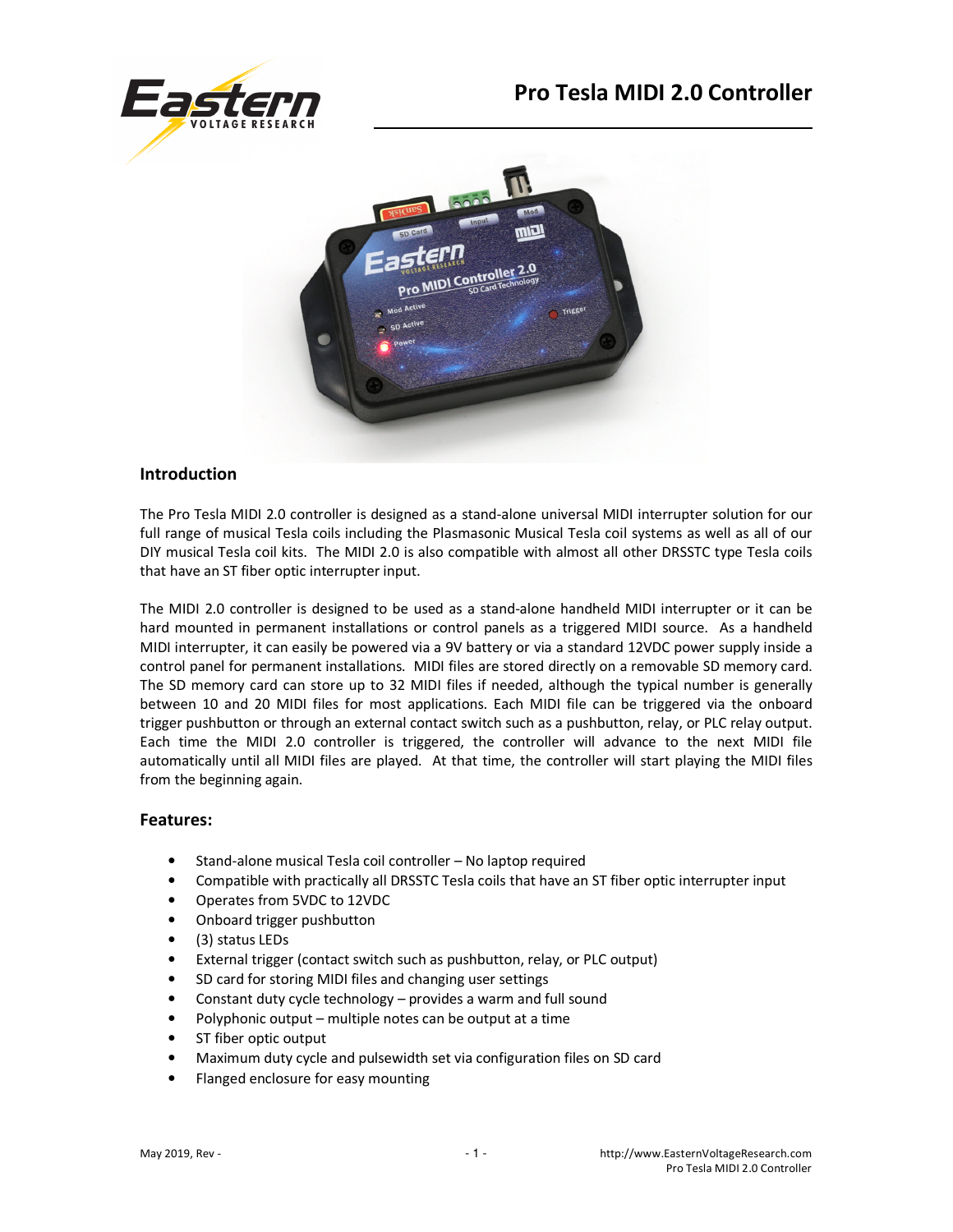

Figure 1 – Typical Electrical / Fiber Connections

# **Electrical Connections**

Standard electrical connections are shown in Figure 1 above. Note that the contact switch is basically any device such as a pushbutton or relay that can momentarily close contacts. Alternatively, a ground referenced 12V pulse can also be used as a trigger. Please contact technical support at Eastern Voltage Research for information on how to implement this mode of trigger.

Terminal block numbering begins at 1 on the left side of the terminal block as labeled above in Figure 1.

| <b>Terminal Block Pin #</b> | <b>Description</b>                                                                                                                                                                                                                                                                                                                                                                                    |
|-----------------------------|-------------------------------------------------------------------------------------------------------------------------------------------------------------------------------------------------------------------------------------------------------------------------------------------------------------------------------------------------------------------------------------------------------|
| TB1-1                       | This is the positive connection from a power supply or battery. The<br>acceptable range of input voltage is 5VDC to 12VDC.                                                                                                                                                                                                                                                                            |
|                             |                                                                                                                                                                                                                                                                                                                                                                                                       |
|                             | Do not exceed 12VDC!                                                                                                                                                                                                                                                                                                                                                                                  |
| TB1-2                       | This is the return (negative) connection from the power supply or battery.                                                                                                                                                                                                                                                                                                                            |
| TB1-3                       | Not used                                                                                                                                                                                                                                                                                                                                                                                              |
| TB1-4                       | This is the external trigger input to the controller. Acceptable connections<br>would be a contact closure switch such as an external pushbutton,<br>external relay contact, or PLC output relay contact. One side of the<br>contact closure switch would be wired to TB1-1 as shown in Figure 1 above<br>and the other side of the contact closure switch would be wired to this<br>terminal, TB1-4. |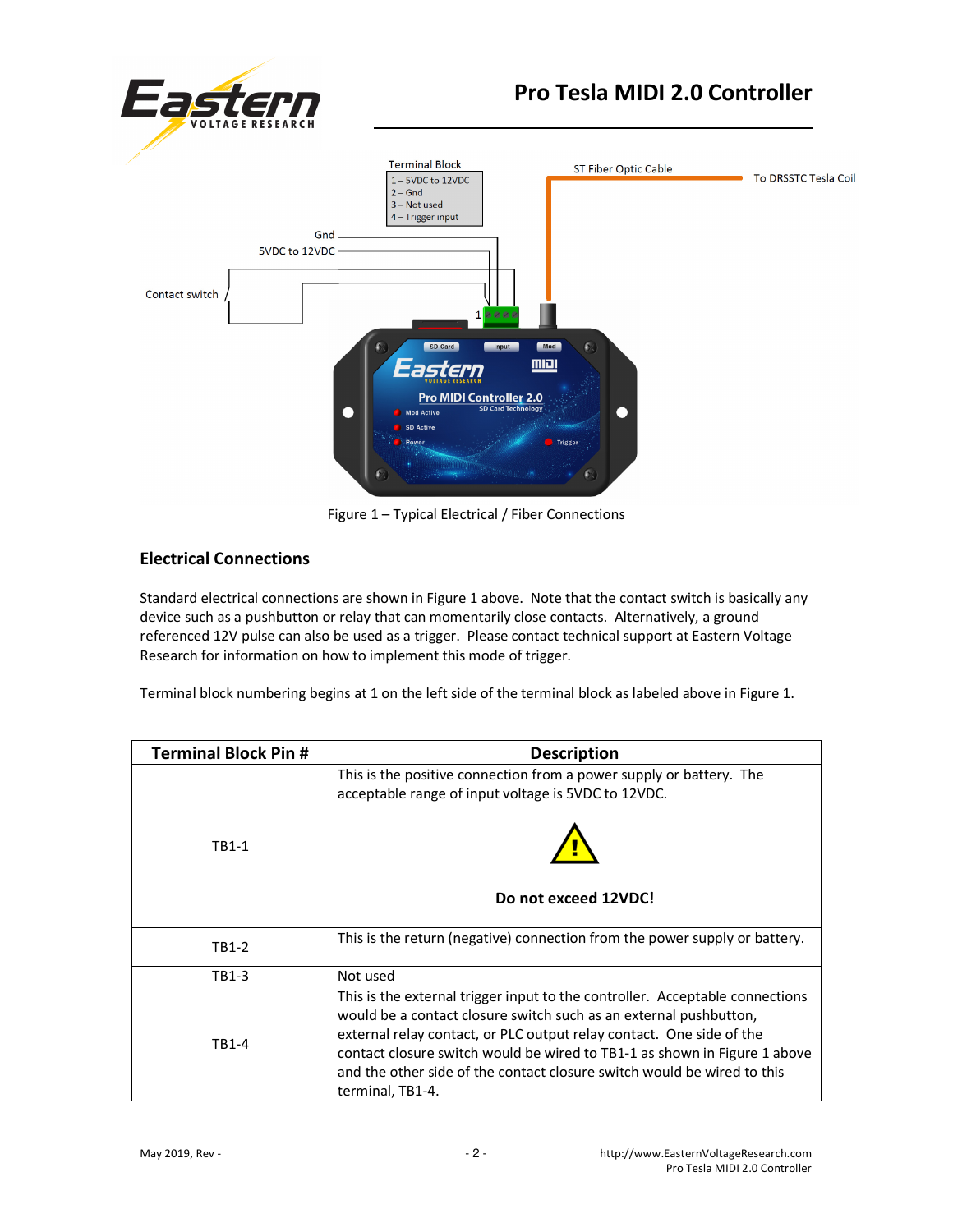



## **Status LEDs**

The following table provides descriptions for the three (3) onboard status LEDs.

| <b>Status LED</b> | <b>Function</b>                                                                                                                                                                                                                                                                                                         |
|-------------------|-------------------------------------------------------------------------------------------------------------------------------------------------------------------------------------------------------------------------------------------------------------------------------------------------------------------------|
| Power             | This LED will illuminate when input power is applied to the controller.                                                                                                                                                                                                                                                 |
| SD Active         | When the controller is triggered either through the onboard trigger<br>pushbutton or external contact closure switch, this LED will flash indicating<br>that the MIDI file is being read from the SD card into the microprocessor<br>memory.                                                                            |
| Mod Active        | This LED will illuminate whenever the output fiber optic is active and<br>transmitting optical signals. Note that because the duty cycle of the<br>output to a Tesla coil is relatively low and typically less than 10%, this LED<br>will not be very bright when it illuminates. This is normal and to be<br>expected. |

#### **Fiber Optic Cable**

The fiber optic connector supports a fiber optic cable with ST type connectors. Fiber optic cables can be purchased directly through Eastern Voltage Research in a variety of lengths from 5M to 15M.



## **Fiber optic connectors are fragile and expensive to repair and replace. Please use special care when plugging in and removing fiber optic cables to the MIDI 2.0 controller.**

## **Playback Operation**

During each trigger, the MIDI 2.0 controller will play the next MIDI file in the folder list that is loaded in its directory. There will be a short pause between the trigger pause and playback of the MIDI file on the order of a couple of seconds. Each trigger will advance the MIDI file by one until it reaches the end of the MIDI file list at which time it will repeat back to the start of the first MIDI file. MIDI files are played alphabetically in order.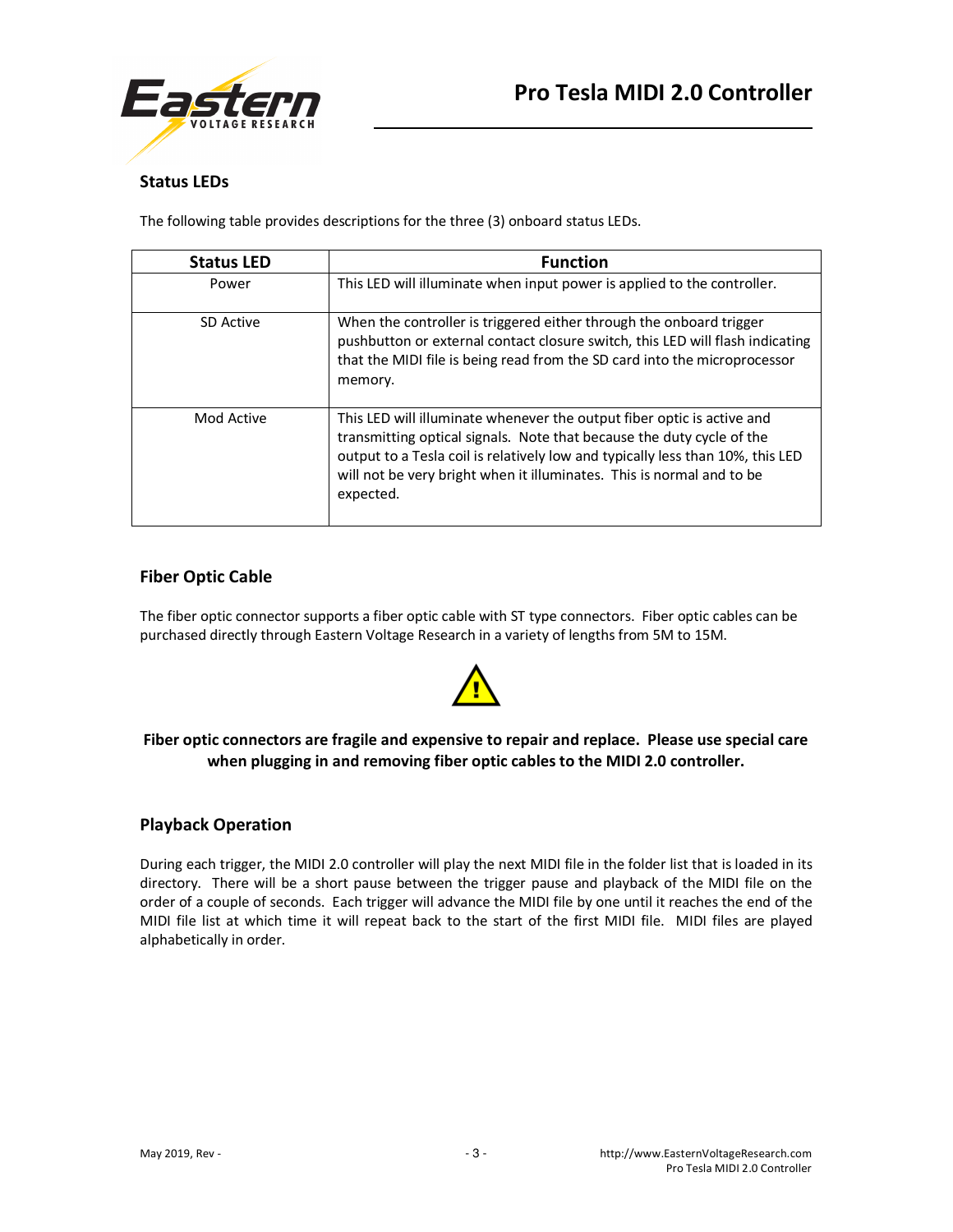

# **Constant Duty Cycle Technology**

The MIDI 2.0 controller employs constant duty cycle technology. This means that any note or combination of notes played will never exceed the user programmed duty cycle limit. When a note is played, the MIDI 2.0 controller will first attempt to play the note at the maximum pulsewidth as defined by the user. Based on the audible frequency of the note being played and maximum pulsewidth, the duty cycle is calculated. If the calculated duty cycle of the note exceeds the maximum user programmed duty cycle limit, the controller will reduce the pulsewidth of the note until the maximum duty cycle is maintained.

Let's look at an example at how this works:

| User Maximum Pulsewidth: 500us | (500 in the midi max pw.txt file)   |
|--------------------------------|-------------------------------------|
| User Maximum Duty Cycle: 5%    | (500 in the midi duty max.txt file) |

MIDI note: C5 (C above middle C) MIDI note frequency: 523Hz

At 500us pulsewidth, the calculated duty cycle would be:

| Duty Cycle = PW / Period     | where Period = $1/$ Frequency |
|------------------------------|-------------------------------|
| Duty Cycle = $0.2615$ or 26% |                               |

It can be seen that the user set maximum duty cycle is being violated here. Therefore, the new adjusted pulsewidth for this note would be reduced to approximately 100us which would result in a duty cycle of 5%.

#### **File Structure**

The following folder list shows the required files that are necessary on the SD card for the MIDI 2.0 controller to work properly. Note that the .map extension files are created automatically by the controller. A sample file SD card file list is available for download on the MIDI 2.0 controller product page.

midifile001.mid midifile001.mid.map midifile002.mid midifile002.mid.map midifile003.mid midifile003.mid.map … midi\_duty\_max.txt midi\_max\_pw.txt

*midifile001.mid* – User uploaded midi file. This file should have a MIDI track set to channel 1. (Note: MIDI files may be arbitrarily named to anything you would like. They are only named midifilexxx as an example here.) Files are played in alphabetical order.

next.txt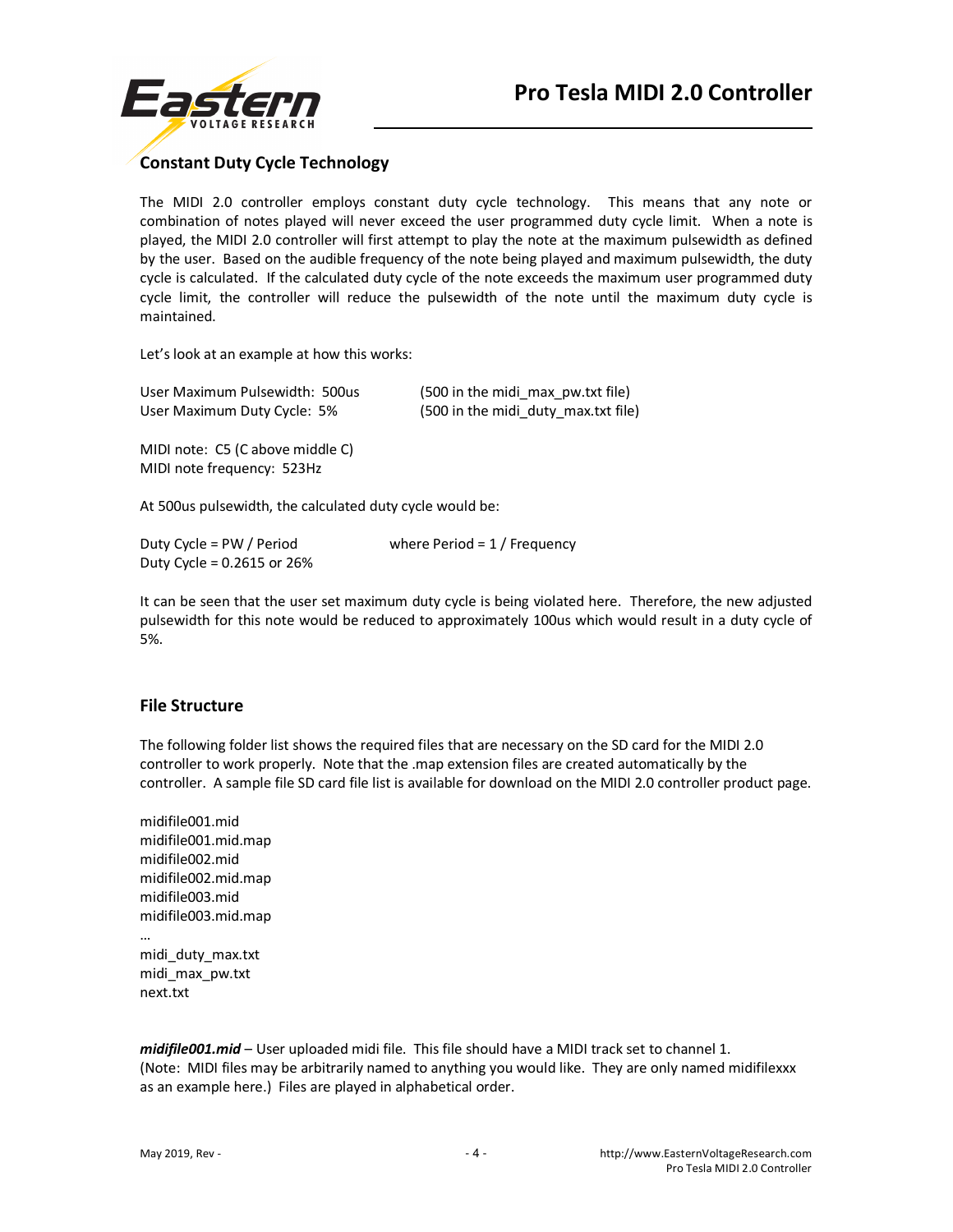



*midifile001.mid.map* – The MIDI 2.0 controller will automatically create .map extension files when the files are load and the MIDI 2.0 controller is powered up.

*midi\_duty\_max.txt* – This sets the maximum duty cycle in duty cycle % x 100. If you want to set the maximum duty cycle to 5%, the value would be 500. If you wanted to set the maximum duty cycle to 10%, then the value would be 1000 and so forth.



### **Acceptable duty cycle range is values 50 to 2500 (0.5% to 25%) Entering values outside of this range may damage your Tesla Coil!**

*midi\_max\_pw.txt* – The value in the file sets the maximum pulsewidth in microseconds (us). For example, the value 300 would be equivalent to 300us.



#### **Acceptable pulsewidth range is values 50 to 10000 (50us to 10000us) Entering values outside of this range may damage your Tesla Coil!**

*next.txt* – This file is used internally by the microprocessor for indexing the playlist. When uploading new files to the SD card, it is important to ALWAYS set the value in this file to 1.

#### **Recommend Starting Values**

For a basic CM300 half-bridge system such as the Plasmasonic 1.3 Musical Tesla coil, Reference Design 1.0, or Best DIY Tesla Coil 6.0, the following values have been tested and verified as good starting points.

Max Pulsewidth – 500us Max Duty Cycle – 500 (5%)

If you are using something other than the specific Tesla Coils above, it is always best to start with low value pulsewidths and duty cycles and gradually work your way up. Values such as 100us and 200 (2%) duty cycle would be good starting points.



**High values for pulsewidth and duty cycles may damage your Tesla coil. Start with low values and work your way up until you get the desired results. Never start with high values!**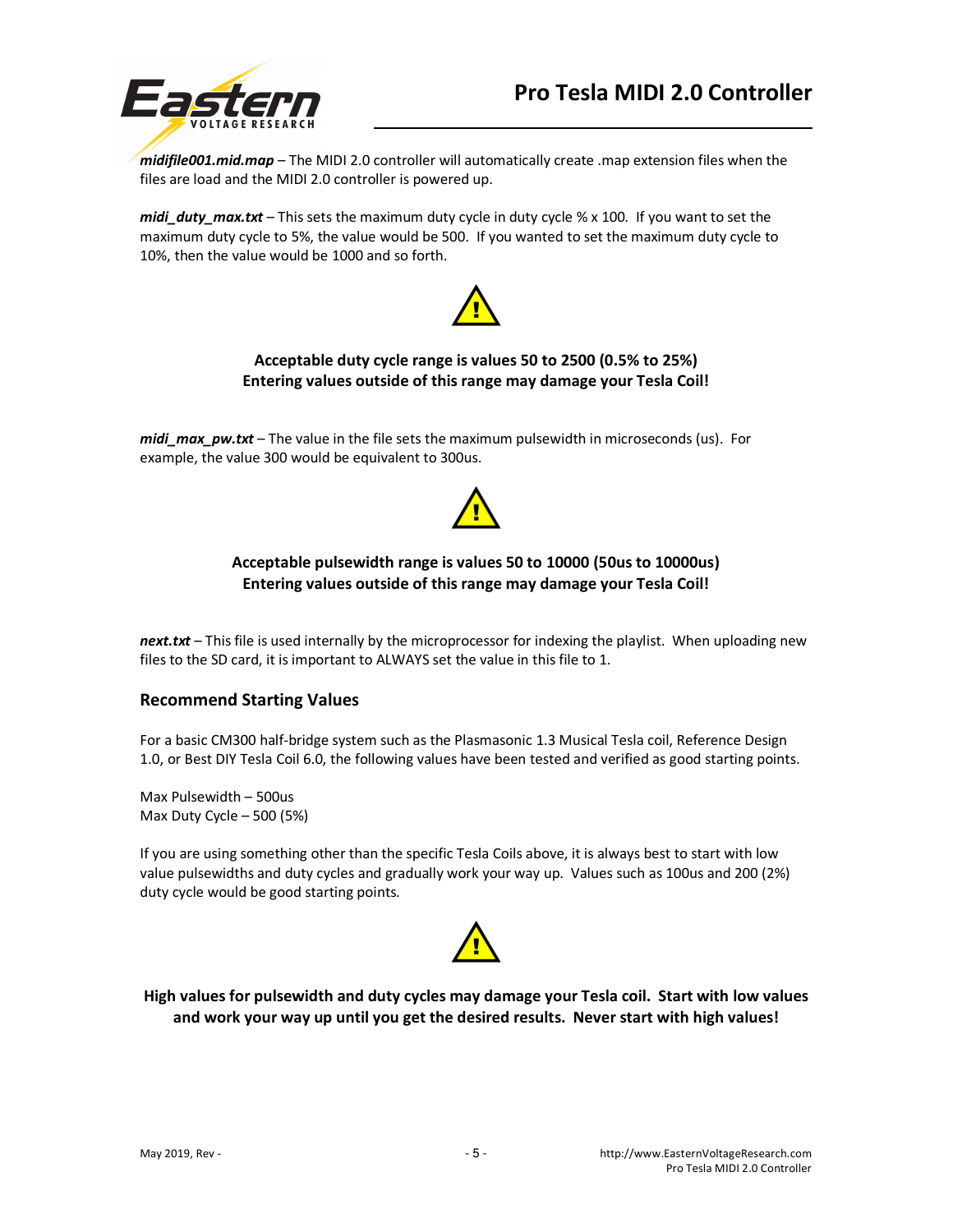

# **Proper MIDI Files**

MIDI files need to be specially edited for use with Tesla coils. You cannot use downloaded MIDI files from the internet. They must be properly edited and assigned to MIDI channel 1 for use with the MIDI 2.0 controller. The following instructional blog shows the method for properly editing a MIDI file for Tesla coil use. Eastern Voltage Research also has many sample MIDI files available for free download if you don't wish to edit your own. Our sample SD card download contains a number of popular and specially edited MIDI files. You can download this sample SD card on our MIDI 2.0 controller product page.

How to Edit Tesla Coil MIDI Files – Instructional Blog https://www.easternvoltageresearch.com/tesla-coil-workshop/how-to-edit-tesla-coil-midi-files2/

#### **MIDI Channel**

MIDI files for the MIDI 2.0 controller shall be assigned to MIDI channel 1. All other channels will be ignored by the controller.

#### **Polyphonic Playback**

The MIDI 2.0 controller is designed to support polyphonic playback meaning that it can playback multiple notes at a time. For the best sound, we recommend limiting playback to two notes at a time. However, like everything else, experimenting is key here. Experiment and find out what sounds best for your particular Tesla coil system.

#### **Maximum Number MIDI Files**

We recommend a maximum number of MIDI files be limited to 32.

#### **Adding MIDI Files**

When adding MIDI files, simply upload a properly edited MIDI file to the SD card and also be sure to change the value of the next.txt file to 1.

#### **Deleting MIDI Files**

When deleting MIDI files, be sure to delete both the .mid and the .mid.map files for each MIDI song you delete. After you complete the deletion, be sure to change the value of the next.txt file to 1.

#### **MIDI Editing**

The following link provides an instructional blog on how to properly edit a MIDI file for Tesla coil use.

How to Edit Tesla Coil MIDI Files – Instructional Blog https://www.easternvoltageresearch.com/tesla-coil-workshop/how-to-edit-tesla-coil-midi-files2/